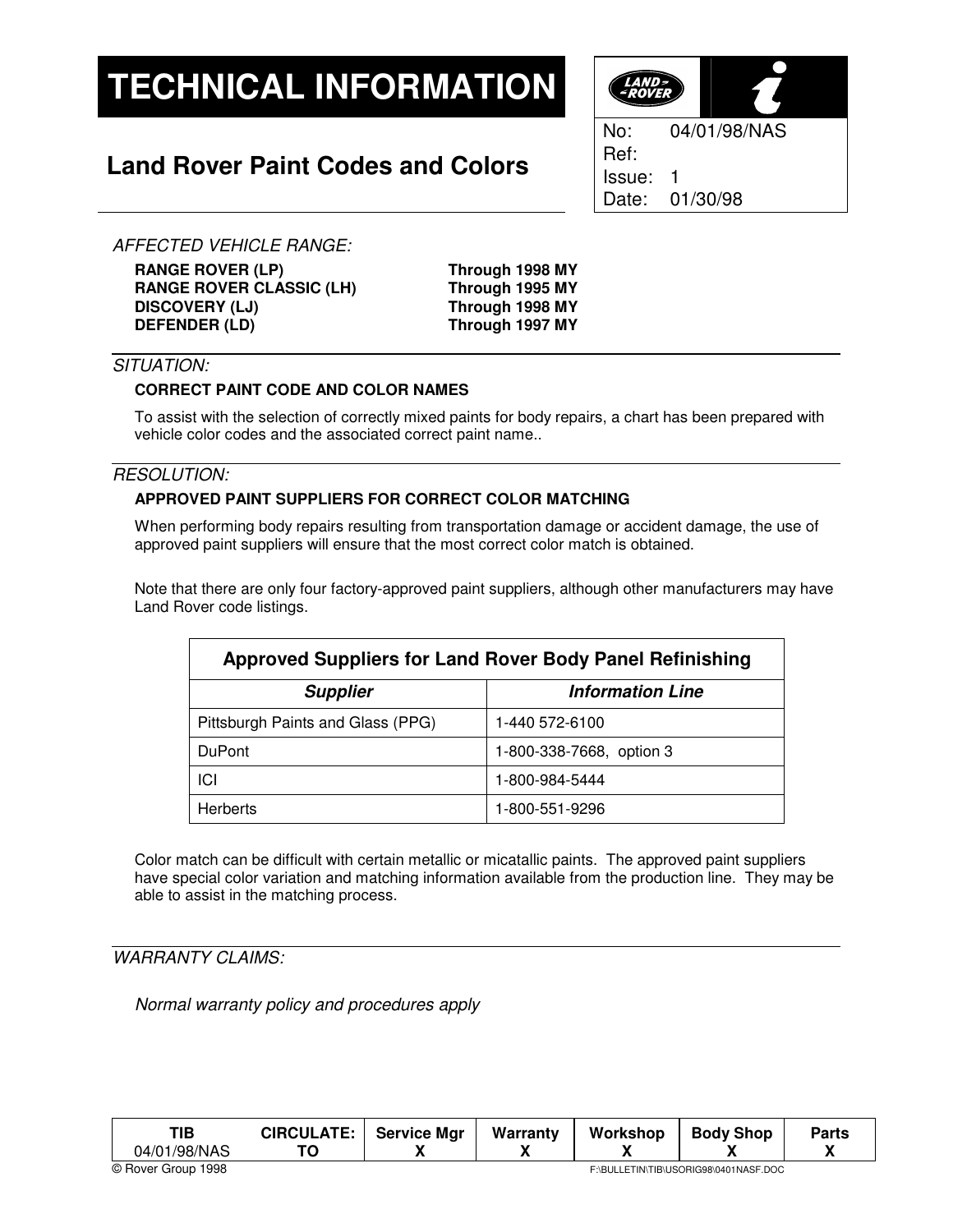

#### COLOR INFORMATION:  $\overline{1}$

| <b>COLOR INFORMATION</b><br>Listed in code order |                            |              | <b>MODEL YEARS USED</b>           |                       |                 |  |
|--------------------------------------------------|----------------------------|--------------|-----------------------------------|-----------------------|-----------------|--|
| <b>CODE</b>                                      | <b>COLOR</b>               | <b>TYPE</b>  | <b>RANGE</b><br><b>ROVER</b>      | <b>DISCOVERY</b>      | <b>DEFENDER</b> |  |
| <b>LRC 334</b>                                   | <b>Brooklands</b><br>Green |              | 94                                |                       |                 |  |
| <b>LRC 362</b>                                   | Cairngorm<br><b>Brown</b>  | Micatallic   | 89, 90                            |                       |                 |  |
| <b>LRC 364</b>                                   | <b>Astral Silver</b>       |              | 87                                |                       |                 |  |
| <b>LRC 365</b>                                   | Savannah<br>Beige          | Metallic     | 88, 89                            |                       |                 |  |
| <b>LRC 366</b>                                   | Caspian Blue               |              | 87                                |                       |                 |  |
| <b>LRC 367</b>                                   | Cypress Green              | Metallic     | 87, 88                            |                       |                 |  |
| <b>LRC 369</b>                                   | <b>Eastnor Green</b>       |              | 89, 90                            |                       |                 |  |
| <b>LRC 374</b>                                   | Cornish Cream              |              | 94, 95                            |                       |                 |  |
| <b>LRC 382</b>                                   | Cassis Red                 |              | 87                                |                       |                 |  |
| <b>LRC 390</b>                                   | Portofino Red              | Clearcoat    | 91, 92, 93, 95                    | 94, 95, 96            | 94, 95, 97      |  |
| <b>LRC 391</b>                                   | Colorado Silver            | Metallic     | 88, 89, 90                        |                       |                 |  |
| <b>LRC 393</b>                                   | Alaskan Blue               | Metallic     | 88, 89                            |                       |                 |  |
| <b>LRC 413</b>                                   | Ardennes<br>Green          | Metallic     | 90, 91, 92, 93                    | 94                    |                 |  |
| <b>LRC 416</b>                                   | Beluga Black               | Clearcoat    | 92, 93, 94, 95,<br>96, 97, 98     | 94, 95, 96, 97,<br>98 | 95, 97          |  |
| <b>LRC 419</b>                                   | <b>Eastnor Green</b>       |              | 91, 92                            |                       |                 |  |
| <b>LRC 421</b>                                   | Clearwater<br><b>Blue</b>  | Micatallic   | 90, 91                            |                       |                 |  |
| <b>LRC 424</b>                                   | Arles Blue                 | <b>ALKYD</b> |                                   |                       | 94, 95, 97      |  |
| <b>LRC 433</b>                                   | Arran Beige                |              | 91                                |                       |                 |  |
| <b>LRC 434</b>                                   | <b>Plymouth Blue</b>       | Micatallic   | 92, 93, 94, 95                    | 94                    |                 |  |
| <b>LRC 445</b>                                   | Westminster<br>Grey        | Micatallic   | 90, 91, 92, 93                    |                       |                 |  |
| <b>LRC 456</b>                                   | Alpine White               | <b>ALKYD</b> | 91, 92, 93, 94,<br>95, 96, 97, 98 | 94, 95, 96, 97        | 93, 94, 95, 97  |  |
| <b>LRC 458</b>                                   | Aspen Silver               | Metallic     | 91, 92, 95                        |                       |                 |  |
| <b>LRC 467</b>                                   | Trocadero Red              | Micatallic   | 92                                |                       |                 |  |
| <b>LRC 476</b>                                   | Pembroke<br>Grey           |              | 92                                |                       |                 |  |
| <b>LRC 479</b>                                   | Roman Bronze               | Metallic     | 91, 92, 93, 95                    | 94, 95                |                 |  |
| <b>LRC 533</b>                                   | Caprice Teal               | Micatallic   |                                   | 94, 95                |                 |  |
| <b>LRC 536</b>                                   | Montpellier                | Micatallic   | 94                                |                       |                 |  |
| <b>LRC 567</b>                                   | Altai Silver               | Metallic     | 96, 97, 98                        | 96, 97                |                 |  |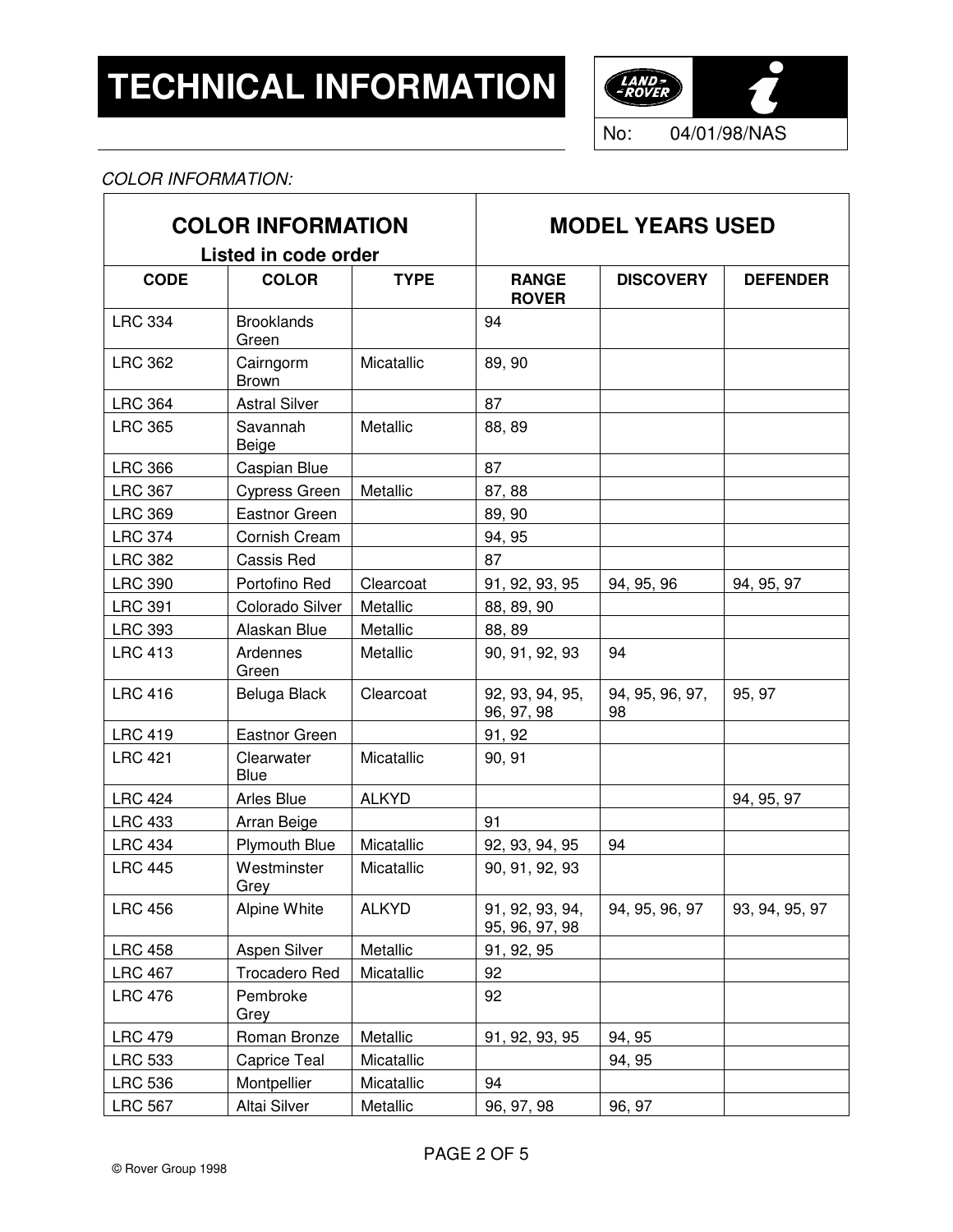

No: 04/01/98/NAS

| <b>COLOR INFORMATION</b><br>Listed in code order |                                      | <b>MODEL YEARS USED</b>     |                              |                  |                 |
|--------------------------------------------------|--------------------------------------|-----------------------------|------------------------------|------------------|-----------------|
| <b>CODE</b>                                      | <b>COLOR</b>                         | <b>TYPE</b>                 | <b>RANGE</b><br><b>ROVER</b> | <b>DISCOVERY</b> | <b>DEFENDER</b> |
| <b>LRC 570</b>                                   | Coniston<br>Green                    | <b>ALKYD</b>                |                              | 94, 95           | 94, 95, 97      |
| <b>LRC 574</b>                                   | Niagara Grey                         |                             | 96                           |                  |                 |
| <b>LRC 575</b>                                   | <b>Avalon Blue</b>                   | Micatallic                  | 95                           | 96, 97           |                 |
| <b>LRC 584</b>                                   | <b>AA Yellow</b>                     | Clearcoat                   | 97                           |                  | 94, 95, 97      |
| <b>LRC 590</b>                                   | Monza Red                            | Clear over solid<br>base    | 97                           |                  | 97              |
| <b>LRC 601</b>                                   | Rioja Red                            | Micatallic                  | 96, 97, 98                   | 97, 98           |                 |
| <b>LRC 602</b>                                   | Oxford Blue                          | Micatallic                  | 97, 98                       | 97, 98           |                 |
| <b>LRC 603</b>                                   | <b>Chawton White</b>                 | Clearcoat                   | 98                           | 98               |                 |
| <b>LRC 607</b>                                   | <b>Rutland Red</b>                   | Clearcoat                   |                              | 98               |                 |
| <b>LRC 610</b>                                   | Charleston<br>Green                  | Metallic                    |                              | 97, 98           |                 |
| <b>LRC 617</b>                                   | <b>British Racing</b><br>Green (BRG) | Metallic<br>RR - Micatallic | 94, 95, 97, 98               | 98               | 97              |
| LRC 618 $\triangle$                              | <b>White Gold</b>                    | Metallic                    | 97, 98                       | 98               |                 |
| <b>LRC 623</b>                                   | Woodcote<br>Green                    | Micatallic                  | 98                           | 98               |                 |
| <b>LRC 624</b>                                   | Cobar Blue                           | Micatallic                  |                              | 98               |                 |
| <b>LRC 843</b>                                   | Carmen Red<br>Pearl                  |                             | 94                           |                  |                 |
| <b>LRC 910</b>                                   | Beluga Black                         |                             | 89, 90, 91                   |                  |                 |
| <b>LRC 961</b>                                   | Epsom Green                          | Micatallic                  | 95, 96, 97, 98               | 95, 96, 97, 98   |                 |
| <b>LRC 965</b>                                   | <b>Biarritz Blue</b>                 |                             | 95                           | 95               |                 |
| <b>LRC 970</b>                                   | <b>Willow Green</b>                  | Metallic                    | 96, 97                       | 96, 97, 98       |                 |
| <b>LRC 987</b>                                   | Mosswood                             | Micatallic                  | 93, 94                       |                  |                 |
| <b>LRC 994</b>                                   | Portofino Red                        |                             | 88, 89, 90, 91               |                  |                 |
| <b>LRC 996</b>                                   | <b>Trocadero Red</b>                 | Micatallic                  | 89, 90, 91                   |                  |                 |
| <b>LRC 997</b>                                   | Cambrian Grey                        |                             | 87                           |                  |                 |
| <b>LRC 998</b>                                   | Chamonix<br>White                    |                             | 87, 88, 89, 90               |                  |                 |

**NOTE: Code 618 — 1998 White Gold paint — underwent a color shift during production. For special matching and tinting information contact the approved paint supplier of choice.**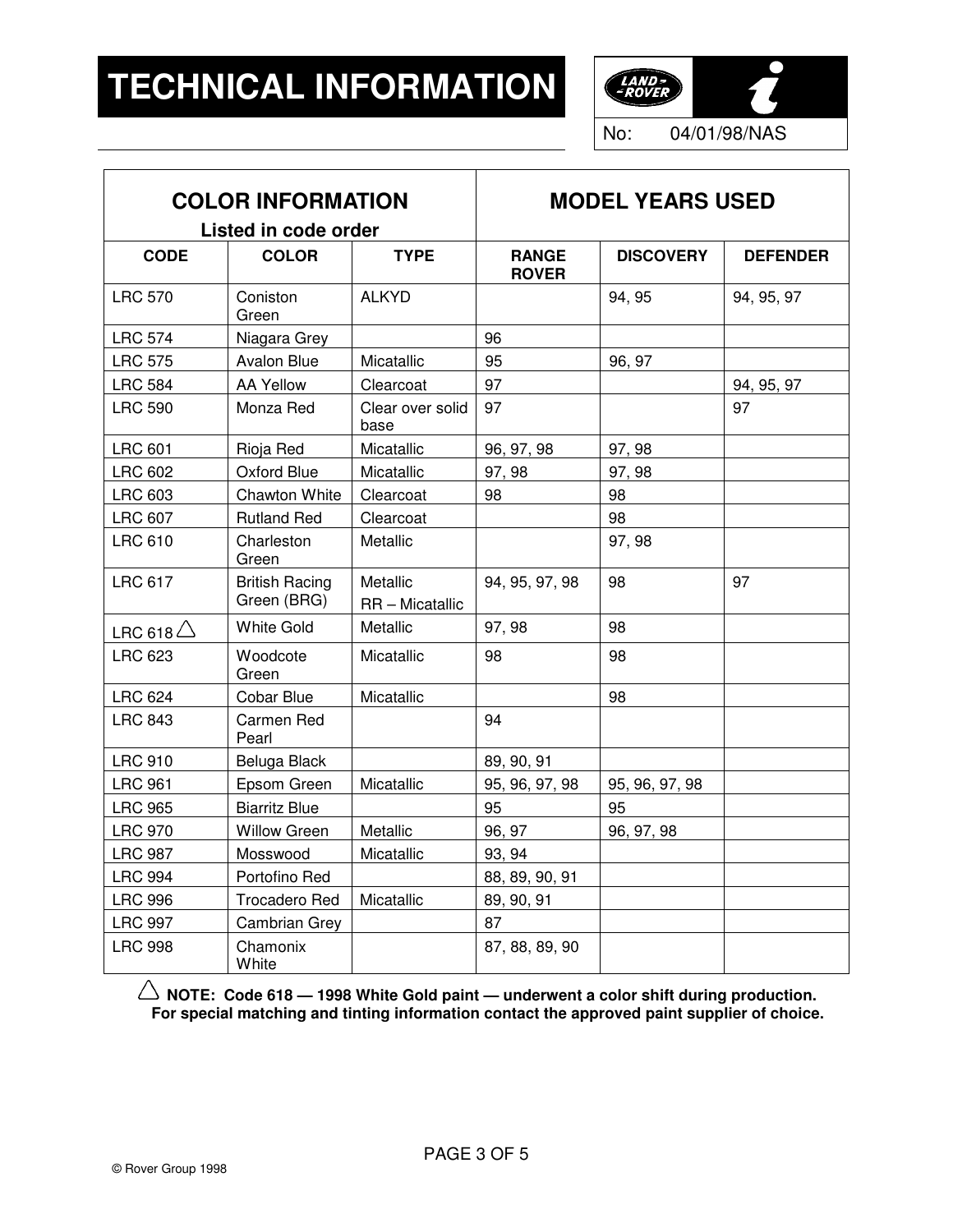$\mathsf{r}$ 



| <b>COLOR INFORMATION</b>       |                                      |                             | <b>MODEL YEARS USED</b>           |                       |                 |
|--------------------------------|--------------------------------------|-----------------------------|-----------------------------------|-----------------------|-----------------|
| Listed alphabetically by color |                                      |                             |                                   |                       |                 |
| <b>CODE</b>                    | <b>COLOR</b>                         | <b>TYPE</b>                 | <b>RANGE</b><br><b>ROVER</b>      | <b>DISCOVERY</b>      | <b>DEFENDER</b> |
| <b>LRC 584</b>                 | <b>AA Yellow</b>                     | Clearcoat                   | 97                                |                       | 94, 95, 97      |
| <b>LRC 393</b>                 | Alaskan Blue                         | Metallic                    | 88, 89                            |                       |                 |
| <b>LRC 456</b>                 | Alpine White                         | <b>ALKYD</b>                | 91, 92, 93, 94,<br>95, 96, 97, 98 | 94, 95, 96, 97        | 93, 94, 95, 97  |
| <b>LRC 567</b>                 | Altai Silver                         | Metallic                    | 96, 97, 98                        | 96, 97                |                 |
| <b>LRC 413</b>                 | Ardennes<br>Green                    | Metallic                    | 90, 91, 92, 93                    | 94                    |                 |
| <b>LRC 424</b>                 | Arles Blue                           | <b>ALKYD</b>                |                                   |                       | 94, 95, 97      |
| <b>LRC 433</b>                 | Arran Beige                          |                             | 91                                |                       |                 |
| <b>LRC 458</b>                 | Aspen Silver                         | Metallic                    | 91, 92, 95                        |                       |                 |
| <b>LRC 364</b>                 | <b>Astral Silver</b>                 |                             | 87                                |                       |                 |
| <b>LRC 575</b>                 | Avalon Blue                          | Micatallic                  | 95                                | 96, 97                |                 |
| <b>LRC 416</b>                 | Beluga Black                         | Clearcoat                   | 92, 93, 94, 95,<br>96, 97, 98     | 94, 95, 96, 97,<br>98 | 95, 97          |
| <b>LRC 910</b>                 | Beluga Black                         |                             | 89, 90, 91                        |                       |                 |
| <b>LRC 965</b>                 | <b>Biarritz Blue</b>                 |                             | 95                                | 95                    |                 |
| <b>LRC 617</b>                 | <b>British Racing</b><br>Green (BRG) | Metallic<br>RR - Micatallic | 94, 95, 97, 98                    | 98                    | 97              |
| <b>LRC 334</b>                 | <b>Brooklands</b><br>Green           |                             | 94                                |                       |                 |
| <b>LRC 362</b>                 | Cairngorm<br><b>Brown</b>            | Micatallic                  | 89, 90                            |                       |                 |
| <b>LRC 997</b>                 | Cambrian Grey                        |                             | 87                                |                       |                 |
| <b>LRC 533</b>                 | Caprice Teal                         | Micatallic                  |                                   | 94, 95                |                 |
| <b>LRC 843</b>                 | Carmen Red<br>Pearl                  |                             | 94                                |                       |                 |
| <b>LRC 366</b>                 | Caspian Blue                         |                             | 87                                |                       |                 |
| <b>LRC 382</b>                 | Cassis Red                           |                             | 87                                |                       |                 |
| <b>LRC 998</b>                 | Chamonix<br>White                    |                             | 87, 88, 89, 90                    |                       |                 |
| <b>LRC 610</b>                 | Charleston<br>Green                  | Metallic                    |                                   | 97, 98                |                 |
| <b>LRC 603</b>                 | <b>Chawton White</b>                 | Clearcoat                   | 98                                | 98                    |                 |
| <b>LRC 421</b>                 | Clearwater<br>Blue                   | Micatallic                  | 90, 91                            |                       |                 |
| <b>LRC 624</b>                 | Cobar Blue                           | Micatallic                  |                                   | 98                    |                 |
| <b>LRC 391</b>                 | Colorado Silver                      | Metallic                    | 88, 89, 90                        |                       |                 |

┯